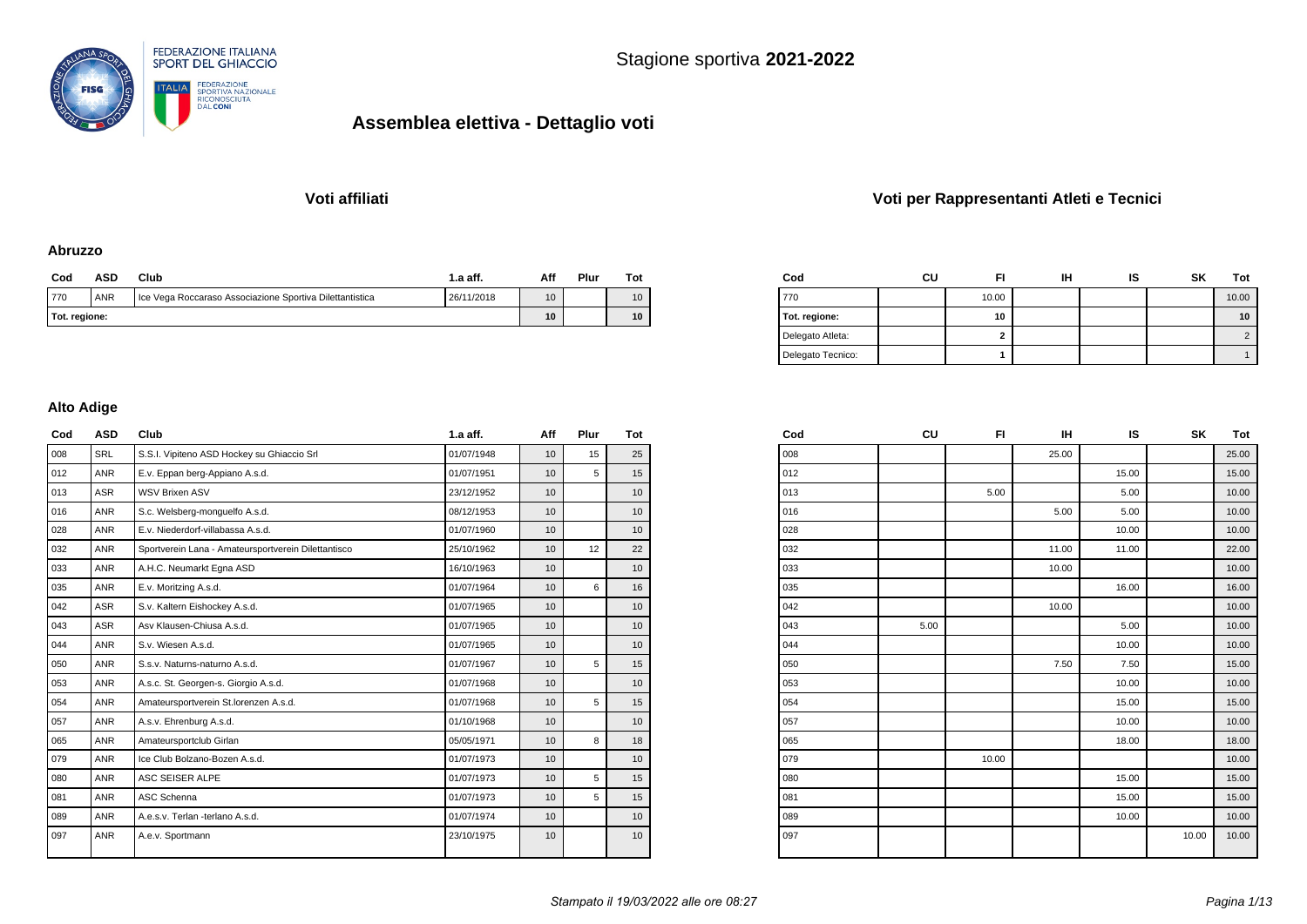

| 106 | <b>ANR</b> | H.c. Toblach-Dobbiaco A.s.d.                                 | 06/12/1976 | 10 | 20             | 30 |
|-----|------------|--------------------------------------------------------------|------------|----|----------------|----|
| 107 | <b>ANR</b> | E.s.c. Luttach-Luttago A.s.d.                                | 06/12/1976 | 10 | 10             | 20 |
| 108 | <b>ANR</b> | E.c. Gardena A.s.d.                                          | 01/07/1977 | 10 |                | 10 |
| 110 | <b>ANR</b> | H.c. Alta Badia A.s.d.                                       | 01/09/1977 | 10 |                | 10 |
| 111 | ANR        | E.v. Montiggl A.s.d.                                         | 01/10/1977 | 10 |                | 10 |
| 115 | <b>ANR</b> | S.s.v. Pfalzen-falzes A.s.d.                                 | 13/05/1978 | 10 |                | 10 |
| 119 | <b>ANR</b> | A.s.d. Voels Am Schlern                                      | 01/07/1978 | 10 |                | 10 |
| 132 | <b>ANR</b> | S.v. Terenten - Sekt. Eisschiessen A.s.d.                    | 05/01/1980 | 10 |                | 10 |
| 143 | <b>ANR</b> | A.s.v. Taisten- Tesido A.s.d.                                | 26/04/1981 | 10 |                | 10 |
| 144 | <b>ANR</b> | S.v. Raas-Rasa A.s.d.                                        | 01/07/1981 | 10 |                | 10 |
| 145 | <b>ANR</b> | S.s.v. Pichl/gsies A.d.s.                                    | 01/07/1981 | 10 | 5              | 15 |
| 146 | <b>ANR</b> | S.v. Schnals-senales A.s.d.                                  | 01/07/1981 | 10 |                | 10 |
| 150 | ANR        | AHC Eppan - HC Appiano Associazione Sportiva Dilettantistica | 07/11/1981 | 10 | 15             | 25 |
| 155 | ANR        | Amateursportverein Teis                                      | 01/07/1982 | 10 | $\overline{9}$ | 19 |
| 157 | ANR        | S.c. Auer - Ora - A.s.d.                                     | 16/11/1982 | 10 |                | 10 |
| 179 | ANR        | Associazione Sportiva Dilettantistica Prad Raiffeisen Werber | 01/07/1984 | 10 |                | 10 |
| 181 | <b>ASR</b> | Ritten Sport - A.s.d.                                        | 09/07/1984 | 10 |                | 10 |
| 185 | <b>ANR</b> | E.v. Bozen 84 A.s.d.                                         | 02/10/1984 | 10 | 25             | 35 |
| 189 | <b>ASR</b> | H.c. Bressanone A.s.d.a.                                     | 22/06/1985 | 10 |                | 10 |
| 203 | <b>ANR</b> | A.e.v. Gais A.s.d.                                           | 31/10/1986 | 10 |                | 10 |
| 224 | <b>ANR</b> | S.c. Sarntal-sarentino A.s.d.                                | 07/11/1987 | 10 |                | 10 |
| 241 | ANR        | E.v. Stegen A.s.d.                                           | 11/03/1989 | 10 | 11             | 21 |
| 244 | <b>ANR</b> | ASV Vahrn A.s.d.                                             | 11/03/1989 | 10 |                | 10 |
| 250 | <b>ANR</b> | Associazione sportiva dilettantistica Luson                  | 25/11/1989 | 10 |                | 10 |
| 280 | <b>ANR</b> | H.c. Wikinger-vilpiano A.s.d.                                | 19/01/1991 | 10 |                | 10 |
| 281 | <b>ANR</b> | S.v. Rodeneck-rodengo A.s.d.                                 | 19/01/1991 | 10 |                | 10 |
| 292 | <b>ANR</b> | Asv Dietenheim/aufhofen A.s.d.                               | 17/12/1991 | 10 |                | 10 |
| 308 | <b>ANR</b> | A.s.v. Mareit/sektion Stocksport                             | 21/02/1993 | 10 |                | 10 |
| 311 | <b>ANR</b> | S.v. Moelten-meltina                                         | 21/02/1993 | 10 |                | 10 |
| 332 | <b>ANR</b> | H.c. Gardena Bulls-queens A.s.d.                             | 12/03/1994 | 10 |                | 10 |
| 440 | SRL        | Hockey Club Bolzano 2000 Srl A.s.d.                          | 01/07/1933 | 10 | 15             | 25 |
| 466 | <b>ASR</b> | A.s.d. H.C. Gherdeina                                        | 01/07/1927 | 10 | 15             | 25 |
| 478 | <b>ANR</b> | Asv Kaltern Stock Sport A.s.d.                               | 25/09/1999 | 10 | $\overline{4}$ | 14 |
| 533 | <b>ANR</b> | A.s.d. Ice Skating Bolzano                                   | 30/07/2004 | 10 |                | 10 |
|     |            |                                                              |            |    |                |    |
|     |            |                                                              |            |    |                |    |

| 106 |       | 30.00 |       |      | 30.00 |
|-----|-------|-------|-------|------|-------|
| 107 |       |       | 20.00 |      | 20.00 |
| 108 | 10.00 |       |       |      | 10.00 |
| 110 |       | 10.00 |       |      | 10.00 |
| 111 |       |       | 10.00 |      | 10.00 |
| 115 |       |       | 10.00 |      | 10.00 |
| 119 |       |       | 10.00 |      | 10.00 |
| 132 |       |       | 10.00 |      | 10.00 |
| 143 |       |       | 10.00 |      | 10.00 |
| 144 |       |       | 10.00 |      | 10.00 |
| 145 |       |       | 15.00 |      | 15.00 |
| 146 |       | 10.00 |       |      | 10.00 |
| 150 |       | 25.00 |       |      | 25.00 |
| 155 |       |       | 19.00 |      | 19.00 |
| 157 |       | 10.00 |       |      | 10.00 |
| 179 |       | 10.00 |       |      | 10.00 |
| 181 |       | 3.33  | 3.33  | 3.33 | 10.00 |
| 185 |       | 35.00 |       |      | 35.00 |
| 189 |       | 10.00 |       |      | 10.00 |
| 203 |       |       | 10.00 |      | 10.00 |
| 224 |       |       | 10.00 |      | 10.00 |
| 241 |       |       | 21.00 |      | 21.00 |
| 244 |       |       | 10.00 |      | 10.00 |
| 250 |       |       | 10.00 |      | 10.00 |
| 280 |       | 10.00 |       |      | 10.00 |
| 281 |       |       | 10.00 |      | 10.00 |
| 292 |       |       | 10.00 |      | 10.00 |
| 308 |       |       | 10.00 |      | 10.00 |
| 311 |       |       | 10.00 |      | 10.00 |
| 332 |       | 10.00 |       |      | 10.00 |
| 440 |       | 25.00 |       |      | 25.00 |
| 466 |       | 25.00 |       |      | 25.00 |
| 478 |       |       | 14.00 |      | 14.00 |
| 533 | 10.00 |       |       |      | 10.00 |
|     |       |       |       |      |       |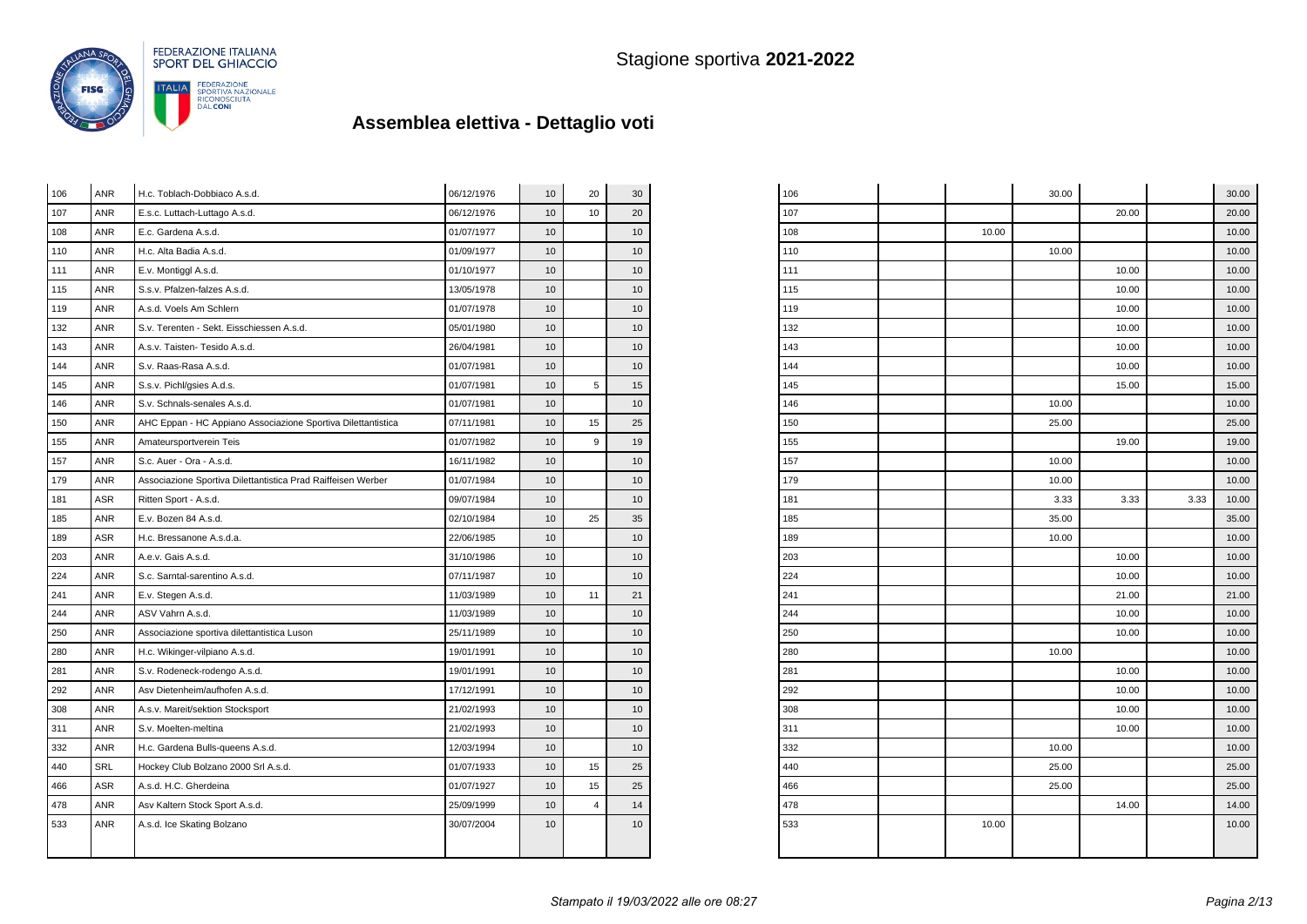

| 535           | <b>ANR</b> | A.s.d. Ice Club Alta Badia                                | 30/07/2004 | 10  |      | 10              |
|---------------|------------|-----------------------------------------------------------|------------|-----|------|-----------------|
| 559           | <b>ANR</b> | A.h.c. Vinschgau A.s.d.                                   | 20/01/2006 | 10  |      | 10              |
| 562           | <b>ANR</b> | A.s.d. Bolzano On Ice                                     | 03/07/2006 | 10  |      | 10 <sup>1</sup> |
| 563           | <b>ASR</b> | A.s.d. Pusterice Club                                     | 03/07/2006 | 10  |      | 10              |
| 580           | <b>SRL</b> | Sv Kaltern Junior Associazione Sportiva Dilettantistica   | 09/03/2007 | 10  |      | 10              |
| 609           | <b>ANR</b> | S.v.d. Issing                                             | 08/09/2008 | 10  |      | 10              |
| 617           | <b>ANR</b> | Hc Val Pusteria S.s.d.a.r.l.                              | 01/07/1966 | 10  | 18   | 28              |
| 620           | <b>ASR</b> | HC Pustertal Junior Associazione Sportiva Dilettantistica | 17/04/2009 | 10  | 15   | 25              |
| 624           | <b>ANR</b> | Amateurhockeyclub Lakers                                  | 03/09/2009 | 10  | 3    | 13              |
| 648           | <b>ANR</b> | <b>AHC Freienfeld</b>                                     | 13/09/2010 | 10  |      | 10              |
| 655           | <b>ANR</b> | Gruppo Sportivo Disabili Alto Adige                       | 04/11/2010 | 10  | 13   | 23              |
| 668           | <b>ANR</b> | Ritten Sport Hockey Ssd Arl                               | 08/02/2011 | 10  | 5    | 15              |
| 671           | <b>ANR</b> | A.s.d. Curling Club Niederdorf - Villabassa<br>12/09/2011 |            | 10  |      | 10 <sup>°</sup> |
| 721           | <b>ANR</b> | A.S.D. H.C. Hurricanes                                    | 16/10/2014 | 10  |      | 10 <sup>°</sup> |
| 724           | <b>ANR</b> | <b>SSV Leifers</b>                                        | 11/03/2015 | 10  |      | 10 <sup>°</sup> |
| 728           | <b>ANR</b> | A.S.D. Young Goose Academy                                | 29/07/2015 | 10  |      | 10 <sup>°</sup> |
| 733           | <b>ANR</b> | A.S.D. H.C. Siebeneich                                    | 23/09/2015 | 10  |      | 10 <sup>°</sup> |
| 736           | <b>ANR</b> | A.S.D. Associazione Sportiva Merano Settore Pattinaggio   | 04/11/2015 | 10  |      | 10              |
| 745           | <b>ANR</b> | ASD Sudden Death                                          | 23/08/2016 | 10  |      | 10 <sup>1</sup> |
| 747           | <b>ANR</b> | Amateursportverein Vintl                                  | 03/10/2016 | 10  |      | 10              |
| 763           | <b>ANR</b> | <b>HCB Foxes Academy ASD</b>                              | 18/06/2018 | 10  | 15   | 25              |
| 769           | <b>ANR</b> | Amateur Eisstock Verein Toblach                           | 25/09/2018 | 10  |      | 10              |
| 774           | <b>ANR</b> | Hockey Unterland ASD                                      | 07/05/2019 | 10  |      | 10              |
| 781           | <b>ANR</b> | SPORTCLUB MERAN Amateur Sportverein                       | 08/09/2020 | 10  |      | 10              |
| Tot. regione: |            |                                                           | 790        | 264 | 1054 |                 |

| 535               |       | 10.00 |       |       |                         | 10.00 |
|-------------------|-------|-------|-------|-------|-------------------------|-------|
| 559               |       | 5.00  | 5.00  |       |                         | 10.00 |
| 562               |       | 10.00 |       |       |                         | 10.00 |
| 563               |       | 10.00 |       |       |                         | 10.00 |
| 580               |       |       | 10.00 |       |                         | 10.00 |
| 609               |       |       |       | 10.00 |                         | 10.00 |
| 617               |       |       | 28.00 |       |                         | 28.00 |
| 620               |       |       | 25.00 |       |                         | 25.00 |
| 624               |       |       | 13.00 |       |                         | 13.00 |
| 648               |       | 5.00  | 5.00  |       |                         | 10.00 |
| 655               |       |       | 23.00 |       |                         | 23.00 |
| 668               |       |       | 15.00 |       |                         | 15.00 |
| 671               | 10.00 |       |       |       |                         | 10.00 |
| 721               |       |       | 10.00 |       |                         | 10.00 |
| 724               |       |       | 10.00 |       |                         | 10.00 |
| 728               |       | 10.00 |       |       |                         | 10.00 |
| 733               |       |       | 10.00 |       |                         | 10.00 |
| 736               |       | 10.00 |       |       |                         | 10.00 |
| 745               |       |       | 10.00 |       |                         | 10.00 |
| 747               |       |       |       | 10.00 |                         | 10.00 |
| 763               |       |       | 25.00 |       |                         | 25.00 |
| 769               |       |       |       | 10.00 |                         | 10.00 |
| 774               |       |       | 10.00 |       |                         | 10.00 |
| 781               |       | 10.00 |       |       |                         | 10.00 |
| Tot. regione:     | 15    | 105   | 480   | 439   | 13                      | 1054  |
| Delegato Atleta:  | 3     | 21    | 96    | 87    | $\overline{\mathbf{c}}$ | 210   |
| Delegato Tecnico: | 1     | 10    | 48    | 43    | 1                       | 105   |

#### **Emilia-Romagna**

| Cod | ASD        | Club                                      | $1.a$ aff. | Aff             | Plur | Tot |
|-----|------------|-------------------------------------------|------------|-----------------|------|-----|
| 530 | <b>ANR</b> | Polisportiva Fanano A. S. Dilettantistica | 28/11/2003 | 10 <sup>°</sup> |      | 10  |
| 644 | ANR        | A.s.d. Dreaming Ice In Parma              | 03/08/2010 | 10              |      | 10  |
| 690 | <b>ANR</b> | A.s.d. Hockey Ghiaccio Bologna 1982       | 30/10/2012 | 10 <sup>°</sup> |      | 10  |
|     |            |                                           |            |                 |      |     |

| Cod | cu |       | ін    | IS | SK | Tot   |
|-----|----|-------|-------|----|----|-------|
| 530 |    | 5.00  | 5.00  |    |    | 10.00 |
| 644 |    | 10.00 |       |    |    | 10.00 |
| 690 |    |       | 10.00 |    |    | 10.00 |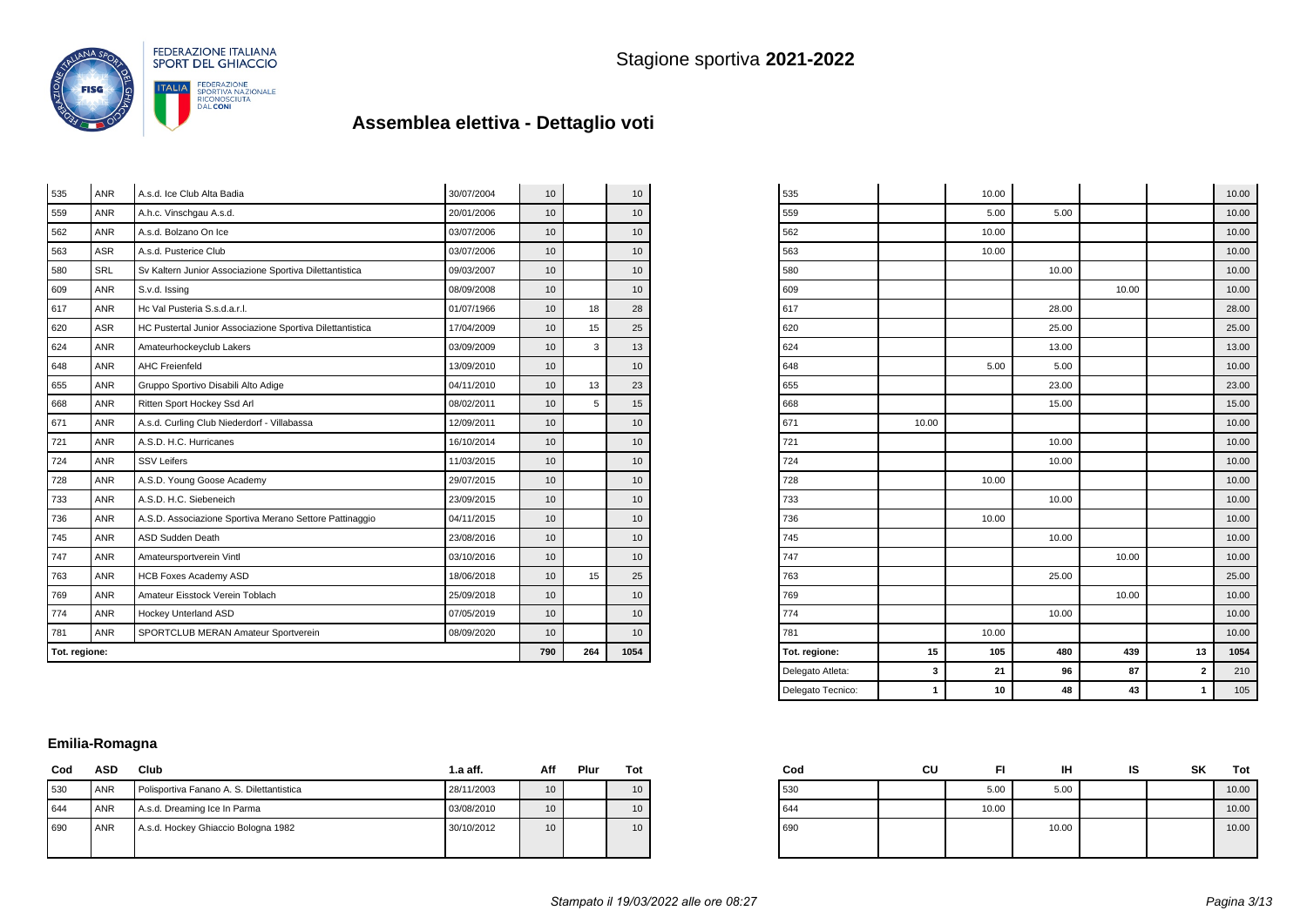

| Tot. regione. | 30 | 30 <sup>2</sup><br>-- | regione.<br>. |  | . . |  |  |
|---------------|----|-----------------------|---------------|--|-----|--|--|
|               |    |                       |               |  |     |  |  |

| Tot. regione:     | 15 | 15 |  | 30 |
|-------------------|----|----|--|----|
| Delegato Atleta:  |    |    |  |    |
| Delegato Tecnico: |    |    |  |    |

#### **Friuli Venezia Giulia**

| Cod | ASD           | Club                                            | Aff        | Plur            | Tot |    |
|-----|---------------|-------------------------------------------------|------------|-----------------|-----|----|
| 092 | <b>ANR</b>    | Polisportiva Claut Sez. Ghiaccio                | 31/12/1974 | 10              |     | 10 |
| 126 | <b>ANR</b>    | Curling Club Claut Associazione dilettantistica | 16/06/1979 | 10 <sup>°</sup> | 5   | 15 |
| 457 | ANR           | Artistico Ghiaccio Pontebba                     | 31/10/1998 | 10              |     | 10 |
| 458 | <b>ANR</b>    | A.s.d. Skating Club Pontebba                    | 31/10/1998 | 10              |     | 10 |
|     | Tot. regione: |                                                 |            |                 |     | 45 |

| Cod               | CU    | FI    | IΗ | IS | <b>SK</b> | Tot   |
|-------------------|-------|-------|----|----|-----------|-------|
| 092               |       | 5.00  |    |    | 5.00      | 10.00 |
| 126               | 15.00 |       |    |    |           | 15.00 |
| 457               |       | 10.00 |    |    |           | 10.00 |
| 458               |       |       |    |    | 10.00     | 10.00 |
| Tot. regione:     | 15    | 15    |    |    | 15        | 45    |
| Delegato Atleta:  | 3     | 3     |    |    | 3         | 9     |
| Delegato Tecnico: |       |       |    |    |           | 4     |

#### **Lazio**

| Cod           | <b>ASD</b> | Club<br>$1.a$ aff.                          |            | Aff | Plur | Tot |
|---------------|------------|---------------------------------------------|------------|-----|------|-----|
| 031           | ANR        | Centro Sportivo Carabinieri                 | 10/07/1962 | 10  | 45   | 55  |
| 052           | <b>ANR</b> | G.S. Fiamme Oro                             | 09/07/1967 |     |      |     |
| 556           | ANR        | Gruppo Sciatori Fiamme Gialle               | 22/12/2005 | 10  | 60   | 70  |
| 560           | ANR        | Gruppo Sportivo Fiamme Azzurre              | 20/01/2006 | 10  | 45   | 55  |
| 670           | ANR        | A.s.d. Angeli Sul Ghiaccio                  | 04/07/2011 | 10  |      | 10  |
| 703           | ANR        | A.s.d. Centro Sportivo Aeronautica Militare | 31/07/2013 | 10  | 60   | 70  |
| 726           | ASR        | SSD Sport Ghiaccio Mezzaluna                | 01/07/2015 | 10  |      | 10  |
| 734           | ANR        | Genitori Pista Ghiaccio Piazza Mancini ASD  | 29/09/2015 | 10  |      | 10  |
| 759           | ANR        | Skating Club Anguillara ASD                 | 17/10/2017 | 10  |      | 10  |
| 766           | ANR        | Centro Sportivo Esercito - sezione Ghiaccio | 05/09/2018 | 10  | 58   | 68  |
| 787           | ASR        | S.S.D.r.I. Accademia Roma Ghiaccio          | 09/02/2021 | 10  |      | 10  |
| Tot. regione: |            |                                             |            |     | 328  | 438 |

| Cod               | CU    | FI    | IН   | IS | SΚ    | Tot   |
|-------------------|-------|-------|------|----|-------|-------|
| 031               |       |       |      |    | 55.00 | 55.00 |
| 052               | 23.33 | 23.33 |      |    | 23.33 | 70.00 |
| 556               |       |       |      |    | 70.00 | 70.00 |
| 560               |       | 27.50 |      |    | 27.50 | 55.00 |
| 670               |       | 10.00 |      |    |       | 10.00 |
| 703               | 23.33 | 23.33 |      |    | 23.33 | 70.00 |
| 726               |       | 5.00  | 5.00 |    |       | 10.00 |
| 734               |       | 10.00 |      |    |       | 10.00 |
| 759               |       | 10.00 |      |    |       | 10.00 |
| 766               |       |       |      |    | 68.00 | 68.00 |
| 787               |       | 10.00 |      |    |       | 10.00 |
| Tot. regione:     | 46    | 119   | 5    |    | 267   | 438   |
| Delegato Atleta:  | 9     | 23    | 1    |    | 53    | 87    |
| Delegato Tecnico: | 4     | 11    |      |    | 26    | 43    |
|                   |       |       |      |    |       |       |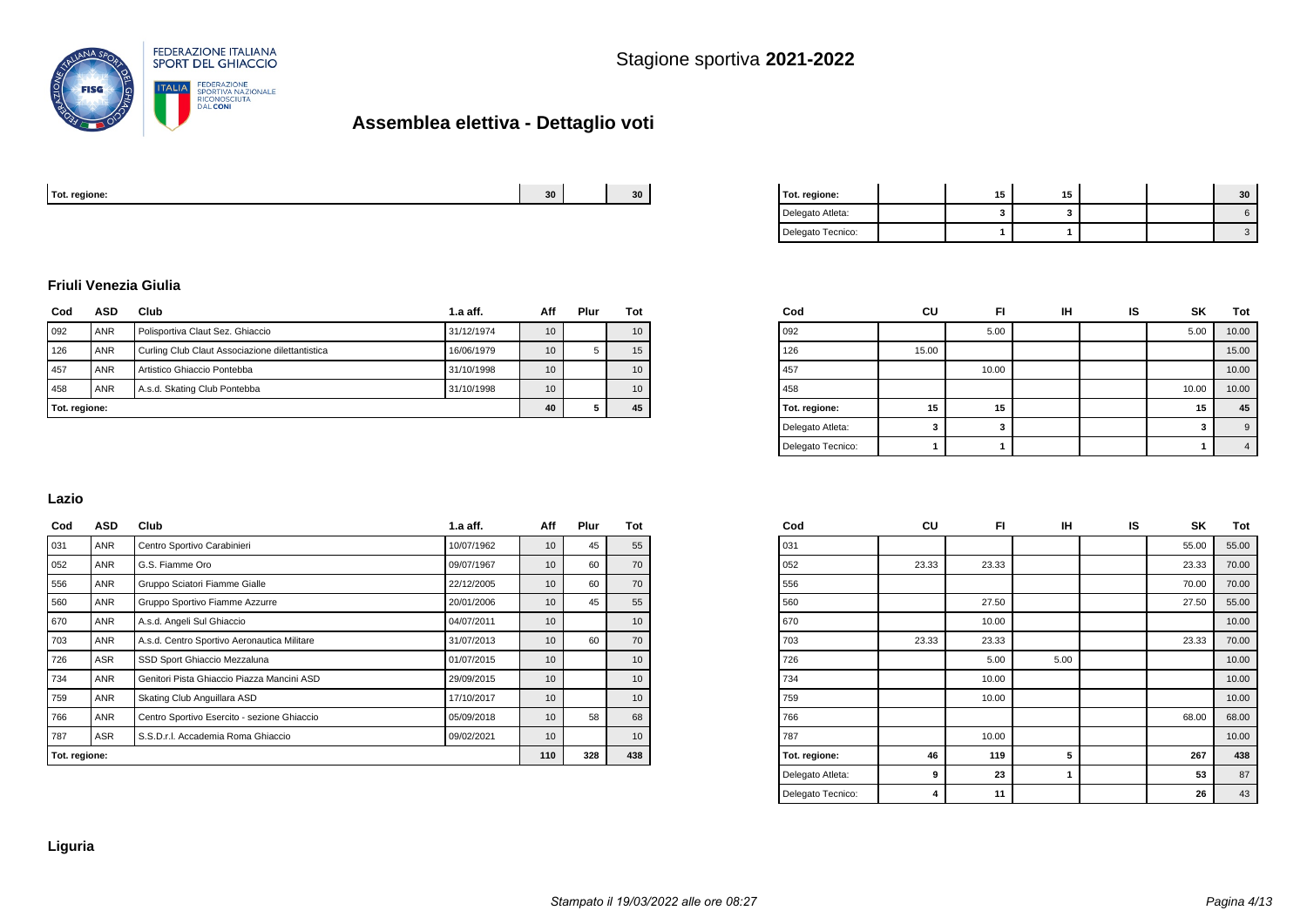

| Cod           | <b>ASD</b> | Club                    | 1.a aff.   | Aff             | Plur | Tot |
|---------------|------------|-------------------------|------------|-----------------|------|-----|
| 593           | ANR        | Ice Club Genova         | 08/02/2008 | 10 <sup>1</sup> |      | 10  |
| 639           | ANR        | A.s.d. Liguria Ghiaccio | 05/07/2010 | 10 <sup>1</sup> |      | 10  |
| Tot. regione: |            | 20                      |            | 20              |      |     |

| Cod               | CU | FI    | ін | ıs | <b>SK</b> | Tot            |
|-------------------|----|-------|----|----|-----------|----------------|
| 593               |    | 10.00 |    |    |           | 10.00          |
| 639               |    | 10.00 |    |    |           | 10.00          |
| Tot. regione:     |    | 20    |    |    |           | 20             |
| Delegato Atleta:  |    | 4     |    |    |           | 4              |
| Delegato Tecnico: |    | 2     |    |    |           | $\overline{2}$ |

#### **Lombardia**

| Cod | ASD        | Club                                                        | $1.a$ aff. | Aff             | Plur | Tot             |
|-----|------------|-------------------------------------------------------------|------------|-----------------|------|-----------------|
| 034 | <b>ANR</b> | Associazione Sportivi Ghiaccio Ambrosiana A.s.d.            | 20/05/1964 | 10              |      | 10              |
| 093 | <b>ANR</b> | Hockey Club Chiavenna A.s.d.                                | 04/01/1975 | 10              |      | 10              |
| 118 | <b>ANR</b> | A.s.d. Gruppo Giovanile Ritmico                             | 18/05/1978 | 10              |      | 10 <sup>1</sup> |
| 149 | <b>ANR</b> | A.s.d. Bormio Ghiaccio                                      |            | 10              |      | 10 <sup>1</sup> |
| 156 | <b>ANR</b> | A.s.d. Pattinatori Ghiaccio Varese                          | 31/10/1982 | 10              |      | 10              |
| 174 | <b>ANR</b> | A.s.d. Olimpia Club Como                                    | 30/09/1983 | 10              |      | 10              |
| 213 | <b>SRL</b> | Forum S.s.d.r.l.                                            | 12/03/1987 | 10              |      | 10              |
| 271 | <b>ANR</b> | A.s.d. Precision Skating Milano                             | 01/12/1990 | 10              | 5    | 15              |
| 272 | <b>ASR</b> | Icesport Varese SSD a R.L.                                  | 01/12/1990 | 10              |      | 10              |
| 285 | <b>ANR</b> | A.s.d. Hockey Como                                          | 31/08/1991 | 10 <sup>1</sup> | 15   | 25              |
| 287 | <b>ANR</b> | A.s.d. Hockey Club Lupi Lariani Como                        | 19/10/1991 | 10 <sup>1</sup> |      | 10 <sup>1</sup> |
| 320 | <b>SRL</b> | A.s.d.h.c. Diavoli Rossoneri S.r.l.                         | 06/06/1993 | 10              |      | 10              |
| 342 | <b>ANR</b> | A.s.d. Pattinaggio Figura Chiavenna                         | 15/10/1994 | 10              |      | 10              |
| 476 | <b>ANR</b> | A.s.d. Geas Centro Avviamento Pattinaggio                   | 08/07/1999 | 10              |      | 10              |
| 515 | <b>ANR</b> | A.s.d. Varese Ghiaccio                                      | 20/09/2002 | 10              | 5    | 15              |
| 519 | <b>ANR</b> | A.s.d. Sport Evolution Skating                              | 30/09/2002 | 10              |      | 10              |
| 521 | <b>ANR</b> | A.s.d. Jass Curling Club                                    | 23/11/2002 | 10              |      | 10              |
| 548 | <b>ANR</b> | A.s.d. Hockey Club Varese                                   | 29/08/2005 | 10              |      | 10              |
| 640 | <b>ANR</b> | A.s.d. Hockey Club Falchi Lecco                             | 06/07/2010 | 10              |      | 10              |
| 656 | <b>ANR</b> | POLHA -VARESE Associazione Polisportiva Dilettantistica Per | 05/11/2010 | 10              | 12   | 22              |
| 686 | <b>ANR</b> | Ice Emotion                                                 | 05/09/2012 | 10              |      | 10 <sup>1</sup> |
| 719 | <b>ANR</b> | A.S.D. Varese Killer Bees                                   | 24/09/2014 | 10              |      | 10              |
| 723 | <b>ANR</b> | H2O VARESE Associazione Sportiva Dilettantistica            | 10/03/2015 | 10              |      | 10              |
| 725 | <b>SRL</b> | S.S.D. S.r.I. Icelab                                        | 30/06/2015 | 10 <sup>1</sup> | 60   | 70              |
|     |            |                                                             |            |                 |      |                 |

| Cod | CU    | FI.   | IH    | IS   | SK    | Tot   |
|-----|-------|-------|-------|------|-------|-------|
| 034 |       | 10.00 |       |      |       | 10.00 |
| 093 |       |       | 10.00 |      |       | 10.00 |
| 118 |       | 10.00 |       |      |       | 10.00 |
| 149 | 5.00  |       |       |      | 5.00  | 10.00 |
| 156 |       | 10.00 |       |      |       | 10.00 |
| 174 |       | 10.00 |       |      |       | 10.00 |
| 213 |       |       |       |      |       | 10.00 |
| 271 |       | 15.00 |       |      |       | 15.00 |
| 272 |       | 10.00 |       |      |       | 10.00 |
| 285 |       |       | 25.00 |      |       | 25.00 |
| 287 |       |       | 10.00 |      |       | 10.00 |
| 320 |       |       | 10.00 |      |       | 10.00 |
| 342 |       | 10.00 |       |      |       | 10.00 |
| 476 |       | 5.00  |       | 5.00 |       | 10.00 |
| 515 |       | 15.00 |       |      |       | 15.00 |
| 519 |       |       |       |      | 10.00 | 10.00 |
| 521 | 10.00 |       |       |      |       | 10.00 |
| 548 | 10.00 |       |       |      |       | 10.00 |
| 640 |       |       | 10.00 |      |       | 10.00 |
| 656 |       |       | 22.00 |      |       | 22.00 |
| 686 |       | 10.00 |       |      |       | 10.00 |
| 719 |       |       | 10.00 |      |       | 10.00 |
| 723 |       |       | 10.00 |      |       | 10.00 |
| 725 |       | 70.00 |       |      |       | 70.00 |
|     |       |       |       |      |       |       |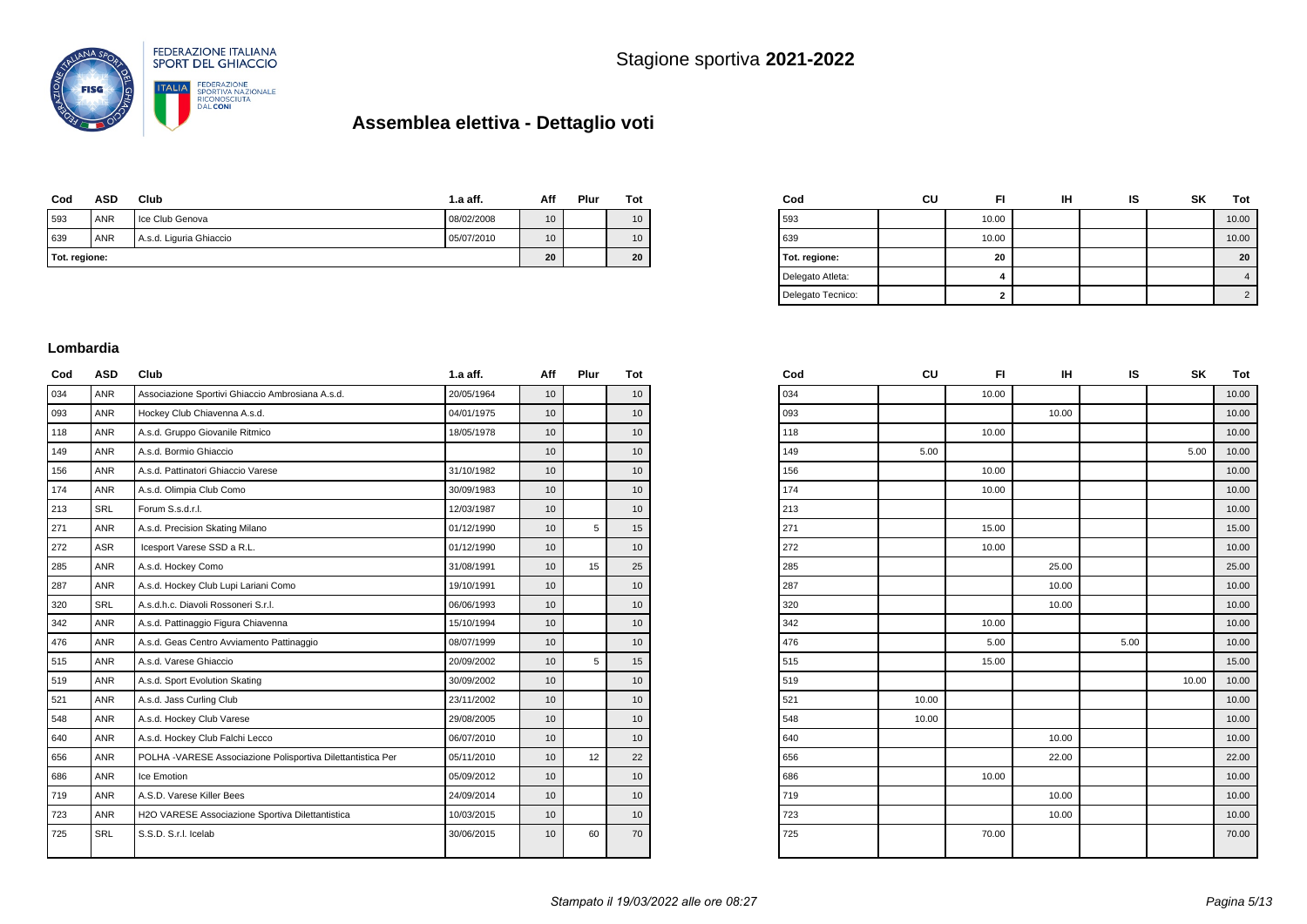

| Tot. regione: |            |                                                              |            | 340 | 120 | 460             |
|---------------|------------|--------------------------------------------------------------|------------|-----|-----|-----------------|
| 783           | <b>SRL</b> | Accademia del Ghiaccio SSD rl                                | 09/09/2020 | 10  | 3   | 13              |
| 779           | <b>ANR</b> | A.S.D. Skate Up                                              | 24/06/2020 | 10  |     | 10              |
| 778           | ANR        | A.S.D. Milano Curling Club                                   | 23/06/2020 | 10  | 15  | 25              |
| 776           | <b>ANR</b> | Cardano Skating ASD                                          | 08/10/2019 | 10  | 5   | 15              |
| 773           | <b>SRL</b> | HOCKEY CLUB MILANO BEARS Associazione Sportiva Dilettantisti | 30/04/2019 | 10  |     | 10 <sup>°</sup> |
| 765           | <b>ANR</b> | Hockey e Pattinaggio Ponte di Legno - Temù Associazione Spo  | 04/09/2018 | 10  |     | 10              |
| 761           | <b>ANR</b> | INSUBRIANS E.T.S. Associazione Sportiva Dilettantistica      | 15/12/2017 | 10  |     | 10 <sup>°</sup> |
| 755           | ANR        | U.S. Chiavennese - Polisportiva Associazione Sportiva Dilett | 17/01/2017 | 10  |     | 10 <sup>°</sup> |
| 743           | <b>COP</b> | Hockey Club Varese 1977 s.c.s.d.                             | 14/07/2016 | 10  |     | 10 <sup>°</sup> |
| 738           | <b>SRL</b> | Agorà Skating Team S.S.D.R.L.                                | 22/12/2015 | 10  |     | 10 <sup>°</sup> |

| 738               |       | 5.00  | 5.00  |   |       | 10.00 |
|-------------------|-------|-------|-------|---|-------|-------|
| 743               |       |       | 10.00 |   |       | 10.00 |
| 755               | 5.00  |       | 5.00  |   |       | 10.00 |
| 761               |       |       | 10.00 |   |       | 10.00 |
| 765               |       | 10.00 |       |   |       | 10.00 |
| 773               |       |       | 10.00 |   |       | 10.00 |
| 776               |       |       |       |   | 15.00 | 15.00 |
| 778               | 25.00 |       |       |   |       | 25.00 |
| 779               |       | 10.00 |       |   |       | 10.00 |
| 783               |       | 13.00 |       |   |       | 13.00 |
| Tot. regione:     | 55    | 213   | 147   | 5 | 30    | 460   |
| Delegato Atleta:  | 11    | 42    | 29    | 1 | 6     | 92    |
| Delegato Tecnico: | 5     | 21    | 14    |   | 3     | 46    |

#### **Marche**

| Cod           | ASD        | Club                    | $1.a$ aff. | Aff | Plur | Tot |
|---------------|------------|-------------------------|------------|-----|------|-----|
| 782           | <b>ANR</b> | <b>Torollski Center</b> | 08/09/2020 | 10  | 23   | 33  |
| Tot. regione: |            |                         |            |     | 23   | 33  |

| Cod               | CU | іН | ıs | SK    | Tot   |
|-------------------|----|----|----|-------|-------|
| 782               |    |    |    | 33.00 | 33.00 |
| Tot. regione:     |    |    |    | 33    | 33    |
| Delegato Atleta:  |    |    |    | 6     | 6     |
| Delegato Tecnico: |    |    |    | з     | -3    |

#### **Piemonte**

| Cod | <b>ASD</b> | Club                                         | $1.a$ aff. | Aff | Plur | Tot |
|-----|------------|----------------------------------------------|------------|-----|------|-----|
| 066 | <b>ANR</b> | Ice Club Torino A.s.d.                       | 15/06/1971 | 10  |      | 10  |
| 142 | <b>ANR</b> | Polisportiva Sportincontro A.s.d.            | 04/03/1981 | 10  |      | 10  |
| 154 | <b>ANR</b> | Asd Libertas Ghiaccio To Pinerolo Valpellice | 30/04/1982 | 10  |      | 10  |
| 214 | <b>ANR</b> | Patt. Artistici Torino P.a.t. A.s.d.         | 10/05/1987 | 10  |      | 10  |
| 531 | <b>ANR</b> | Draghi Curling Club Torino A.s.d.            | 02/03/2004 | 10  |      | 10  |
| 539 | <b>ANR</b> | Virtus Piemonte Ghiaccio A.s.d.              | 10/09/2004 | 10  | 15   | 25  |
| 540 | <b>ANR</b> | A.s.d. Sporting Club Pinerolo                | 10/09/2004 | 10  |      | 10  |
| 549 | <b>ASR</b> | A.s.d. Cus Torino                            | 09/09/2005 | 10  |      | 10  |
| 570 | <b>ANR</b> | A.s.d. Pinerolo Torino 2006                  | 15/09/2006 | 10  | 25   | 35  |

| Cod | CU    | FI    | <b>IH</b> | IS | SK   | Tot   |
|-----|-------|-------|-----------|----|------|-------|
| 066 |       | 10.00 |           |    |      | 10.00 |
| 142 |       | 10.00 |           |    |      | 10.00 |
| 154 |       | 10.00 |           |    |      | 10.00 |
| 214 |       | 5.00  | 5.00      |    |      | 10.00 |
| 531 | 10.00 |       |           |    |      | 10.00 |
| 539 | 25.00 |       |           |    |      | 25.00 |
| 540 | 2.50  | 2.50  | 2.50      |    | 2.50 | 10.00 |
| 549 |       | 10.00 |           |    |      | 10.00 |
| 570 | 35.00 |       |           |    |      | 35.00 |
|     |       |       |           |    |      |       |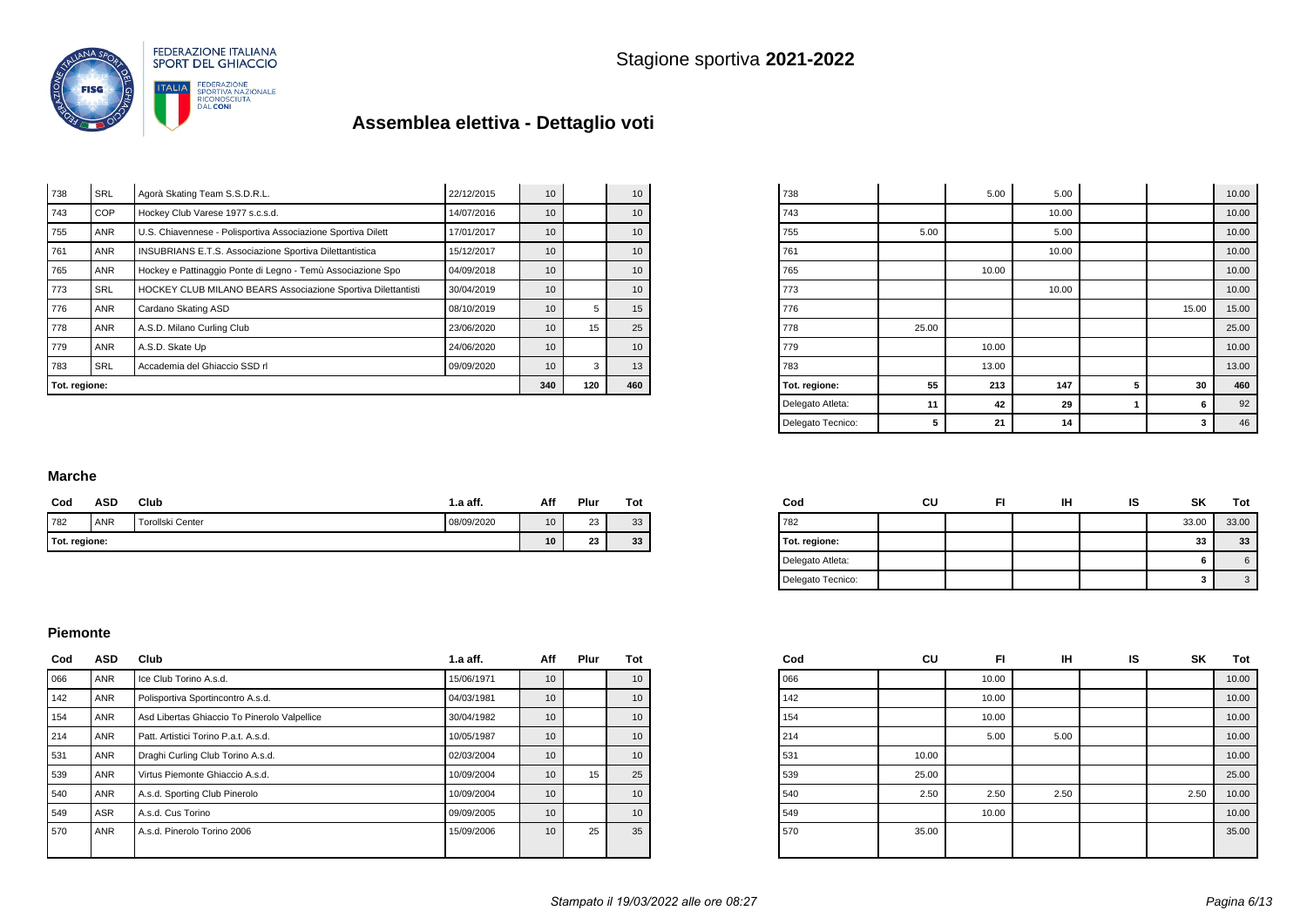

| Tot. regione: |            | 210                                             | 92         | 302             |    |                 |
|---------------|------------|-------------------------------------------------|------------|-----------------|----|-----------------|
| 785           | ANR        | ASD Mole 2020 Ice Skating                       | 05/10/2020 | 10 <sup>1</sup> |    | 10              |
| 775           | <b>ANR</b> | Fisio Pro Team SSD Srl                          | 09/05/2019 | 10              |    | 10              |
| 739           | <b>ANR</b> | A.S.D. Progetto Sport di Borgata                | 09/02/2016 | 10              |    | 10 <sup>1</sup> |
| 727           | <b>ANR</b> | A.S.D. Velocisti Ghiaccio Torino                | 28/07/2015 | 10              |    | 10 <sup>1</sup> |
| 702           | <b>ANR</b> | A.s.d. Torino Curling Club                      | 22/04/2013 | 10              |    | 10 <sup>1</sup> |
| 669           | ANR        | A.s.d. Hockey Club Torino Bulls 2011            | 02/05/2011 | 10              | 15 | 25              |
| 653           | <b>ANR</b> | Sportdipiù                                      | 19/10/2010 | 10              | 11 | 21              |
| 646           | <b>ANR</b> | A.s.d. Fireblock                                |            | 10              | 5  | 15              |
| 637           | <b>ANR</b> | A.s.d. Hockey Club Valpellice Bulldogs          | 07/04/2010 | 10              |    | 10              |
| 616           | <b>ANR</b> | A.s.d. Igor Ice Team                            | 26/09/2008 | 10              |    | 10 <sup>1</sup> |
| 614           | ANR        | A.s.d. Curling Club Pinerolo                    | 25/09/2008 | 10              | 21 | 31              |
| 591           | <b>ANR</b> | Gruppo Reale Mutua Circolo Ricreativo Aziendale | 21/12/2007 | 10              |    | 10              |

| 591               | 10.00 |       |       |              | 10.00 |
|-------------------|-------|-------|-------|--------------|-------|
| 614               | 31.00 |       |       |              | 31.00 |
| 616               |       | 10.00 |       |              | 10.00 |
| 637               |       |       | 10.00 |              | 10.00 |
| 646               | 15.00 |       |       |              | 15.00 |
| 653               | 10.50 |       | 10.50 |              | 21.00 |
| 669               |       |       | 25.00 |              | 25.00 |
| 702               | 10.00 |       |       |              | 10.00 |
| 727               |       |       |       | 10.00        | 10.00 |
| 739               |       | 10.00 |       |              | 10.00 |
| 775               |       |       |       | 10.00        | 10.00 |
| 785               | 10.00 |       |       |              | 10.00 |
| Tot. regione:     | 159   | 67    | 53    | 22           | 302   |
| Delegato Atleta:  | 31    | 13    | 10    | 4            | 60    |
| Delegato Tecnico: | 15    | 6     | 5     | $\mathbf{2}$ | 30    |

#### **Toscana**

| Cod           | ASD        | Club                 | 1.a aff.   | Aff | Plur | Tot |
|---------------|------------|----------------------|------------|-----|------|-----|
| 665           | <b>ANR</b> | A.s.d. Giglio Bianco | 11/01/2011 | 10  |      | 10  |
| Tot. regione: | 10         |                      | 10         |     |      |     |

| Cod               | cu | FI    | іН | ıs | SK | Tot   |
|-------------------|----|-------|----|----|----|-------|
| 665               |    | 10.00 |    |    |    | 10.00 |
| Tot. regione:     |    | 10    |    |    |    | 10    |
| Delegato Atleta:  |    |       |    |    |    |       |
| Delegato Tecnico: |    |       |    |    |    |       |

#### **Trentino**

| Cod | ASD        | Club                                          | $1.a$ aff. | Aff | Plur | Tot |
|-----|------------|-----------------------------------------------|------------|-----|------|-----|
| 009 | ANR        | Circolo Pattinatori Pinè A.s.d.               | 01/07/1948 | 10  |      | 10  |
| 020 | <b>SRL</b> | S.s.d Shc Fassa S.d.r.l.                      | 04/07/1957 | 10  | 15   | 25  |
| 059 | <b>ANR</b> | Sportivi Ghiaccio Trento A.s.d.               | 04/07/1959 | 10  |      | 10  |
| 159 | <b>ANR</b> | Sporting Ghiaccio Pinzolo - Velocità A.s.d.   | 10/01/1983 | 10  |      | 10  |
| 160 | <b>ANR</b> | A.S.D. H.c. Valrendena                        | 10/01/1983 | 10  |      | 10  |
| 161 | <b>ANR</b> | Sporting Ghiaccio Pinzolo Art. E Ritm. A.s.d. | 10/01/1983 | 10  |      | 10  |
| 162 | <b>ANR</b> | A.s.d. Hockey Pergine Sapiens                 | 11/01/1983 | 10  |      | 10  |
|     |            |                                               |            |     |      |     |

| Cod | CU | FI    | IН    | IS | SK    | Tot   |
|-----|----|-------|-------|----|-------|-------|
| 009 |    |       |       |    | 10.00 | 10.00 |
| 020 |    |       | 25.00 |    |       | 25.00 |
| 059 |    |       |       |    | 10.00 | 10.00 |
| 159 |    |       |       |    | 10.00 | 10.00 |
| 160 |    |       | 10.00 |    |       | 10.00 |
| 161 |    | 10.00 |       |    |       | 10.00 |
| 162 |    |       | 10.00 |    |       | 10.00 |
|     |    |       |       |    |       |       |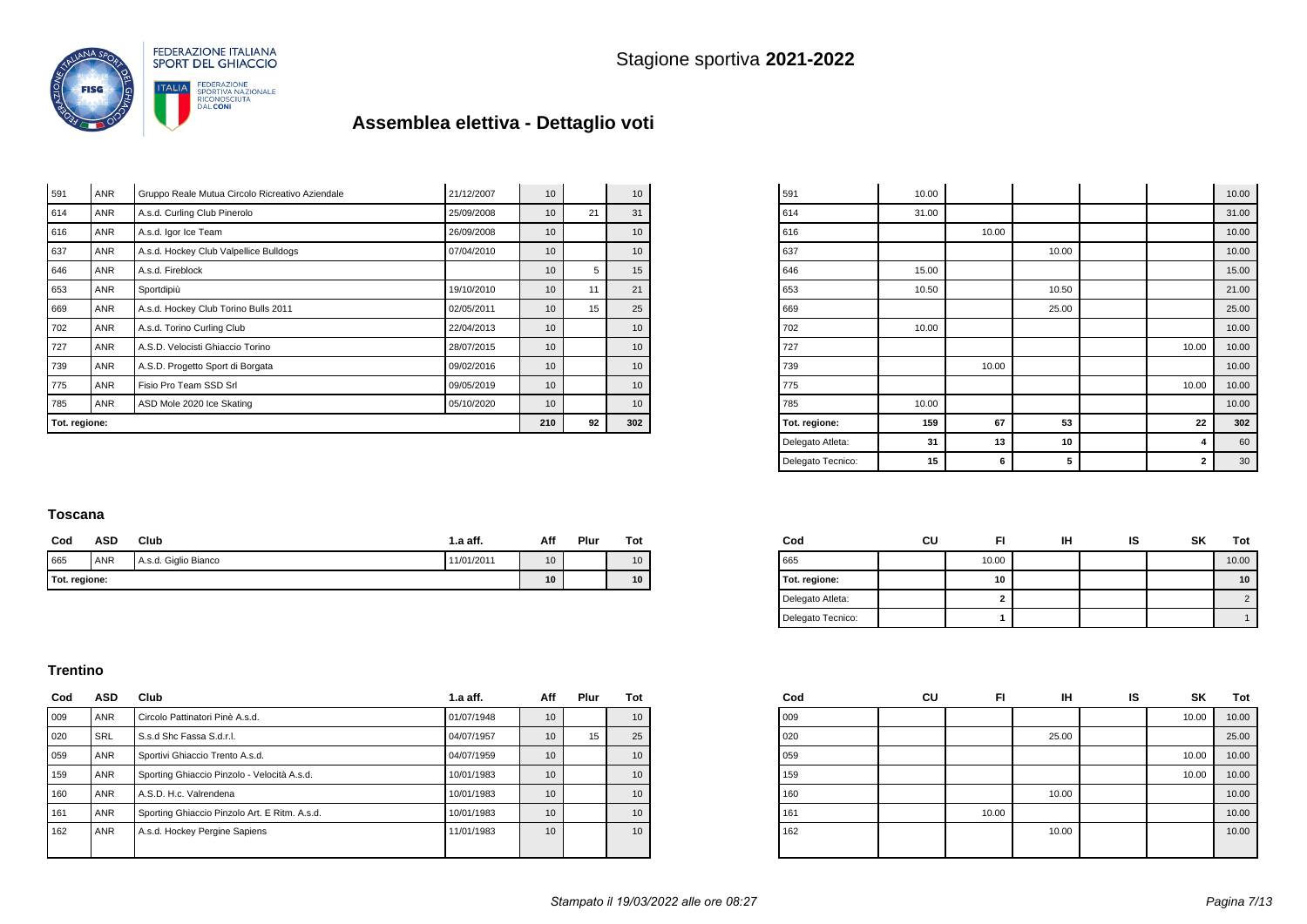

| Tot. regione: |            | 290                                                          | 101        | 391             |    |                  |
|---------------|------------|--------------------------------------------------------------|------------|-----------------|----|------------------|
| 784           | ANR        | ASD Skating Club Alta Val di Non                             | 18/09/2020 | 10              |    | 10               |
| 742           | <b>ANR</b> | <b>ASD Skating Trento</b>                                    | 01/07/2016 | 10 <sup>1</sup> |    | 10               |
| 735           | <b>ANR</b> | A.S.D. Associazione Curling Cembra                           | 01/10/2015 | 10              |    | 10               |
| 731           | <b>ANR</b> | A.S.D. Val Rendena Figure Skating Club                       | 09/09/2015 | 10              |    | 10               |
| 654           | <b>ANR</b> | A.s.d. Albatros Trento                                       | 22/10/2010 | 10              | 5  | 15               |
| 642           | <b>ANR</b> | A.S.D. Fiemme On Ice                                         | 07/07/2010 | 10              |    | 10               |
| 534           | <b>ANR</b> | Ice Academy & Dance A.s.d.                                   | 30/07/2004 | 10 <sup>1</sup> |    | 10               |
| 418           | <b>ANR</b> | Valdifiemme Hockey Club                                      | 11/10/1997 | 10              | 15 | 25               |
| 390           | <b>ANR</b> | New Skating Butterfly Pergine A.s.d.                         | 21/09/1996 | 10 <sup>1</sup> |    | 10               |
| 380           | <b>ANR</b> | Amatori Hockey Trento A.s.d.                                 | 27/01/1996 | 10              |    | 10               |
| 349           | <b>ANR</b> | Val Di Fassa Artistico Ghiaccio A.S.D.                       | 25/11/1994 | 10              |    | 10               |
| 348           | <b>ASR</b> | Circolo Pattinatori Artistici Trento A.s.d.                  | 25/11/1994 | 10              | 10 | 20               |
| 301           | <b>ANR</b> | Artistico Ghiaccio Pinè A.s.d.                               | 25/08/1992 | 10 <sup>1</sup> |    | 10               |
| 286           | <b>ANR</b> | A.s.d. Artistico Ghiaccio Fiemme                             | 02/09/1991 | 10 <sup>1</sup> |    | 10               |
| 248           | <b>ANR</b> | Sporting Club Pergine - Associazione Sportiva dilettantistic | 27/05/1989 | 10              | 3  | 13               |
| 235           | ANR        | Hockey Club Fondo Val Di Non A.s.d.                          | 19/09/1988 | 10              |    | 10 <sup>1</sup>  |
| 233           | <b>ANR</b> | Curling Club Cembra 88 A.s.d.                                | 10/09/1988 |                 |    |                  |
| 228           | <b>ANR</b> | Curling Club Lago Santo A.s.d.                               | 30/11/1987 | 10 <sup>1</sup> |    | 10               |
| 223           | <b>ASR</b> | Hockey Club Trento A.s.d.                                    | 30/09/1987 | 10 <sup>1</sup> |    | 10               |
| 199           | <b>ANR</b> | Velocisti Ghiaccio Pergine A.s.d.                            | 05/07/1986 | 10              | 33 | 43               |
| 188           | <b>ANR</b> | Hockey Club Pinè A.s.d.                                      | 10/03/1985 | 10              |    | 10 <sup>10</sup> |
| 175           | <b>ANR</b> | S. G. Malè - Valdisole A.S.D.                                | 08/10/1983 | 10              |    | 10               |

| Delegato Tecnico: | 6     | 10    | 11    | 10    | 39    |
|-------------------|-------|-------|-------|-------|-------|
| Delegato Atleta:  | 13    | 21    | 23    | 21    | 78    |
| Tot. regione:     | 65    | 105   | 115   | 106   | 391   |
| 784               |       |       |       | 10.00 | 10.00 |
| 742               |       |       |       | 10.00 | 10.00 |
| 735               | 10.00 |       |       |       | 10.00 |
| 731               |       | 10.00 |       |       | 10.00 |
| 654               | 15.00 |       |       |       | 15.00 |
| 642               |       | 10.00 |       |       | 10.00 |
| 534               |       | 10.00 |       |       | 10.00 |
| 418               |       |       | 25.00 |       | 25.00 |
| 390               |       | 10.00 |       |       | 10.00 |
| 380               |       |       | 10.00 |       | 10.00 |
| 349               |       | 10.00 |       |       | 10.00 |
| 348               |       | 20.00 |       |       | 20.00 |
| 301               |       | 10.00 |       |       | 10.00 |
| 286               |       | 10.00 |       |       | 10.00 |
| 248               |       |       |       | 13.00 | 13.00 |
| 235               |       | 5.00  | 5.00  |       | 10.00 |
| 233               | 30.00 |       |       |       | 30.00 |
| 228               | 10.00 |       |       |       | 10.00 |
| 223               |       |       | 10.00 |       | 10.00 |
| 199               |       |       |       | 43.00 | 43.00 |
| 188               |       |       | 10.00 |       | 10.00 |
| 175               |       |       | 10.00 |       | 10.00 |

 $\overline{a}$ 

#### **Valle d'Aosta**

| Cod | <b>ASD</b> | Club                                    | $1.a$ aff. | Aff              | Plur | Tot |
|-----|------------|-----------------------------------------|------------|------------------|------|-----|
| 416 | <b>ANR</b> | A.s.d. Artistique H.i.l. Vallee D'aoste | 28/04/1995 | 10 <sup>10</sup> |      | 10  |
| 473 | <b>ANR</b> | A.s.d. Skating Club Courmayeur          | 10/05/1999 | 10               |      | 10  |
| 482 | <b>ANR</b> | A.s.d. Aosta Skating Club 2000          | 19/11/1999 | 10 <sup>10</sup> |      | 10  |
| 612 | <b>ANR</b> | A.s.d. H.C. Aosta Gladiators            | 12/09/2008 | 10               |      | 10  |
| 650 | <b>ANR</b> | Dis.val. Disabili Valdostani A.s.d.     | 18/10/2010 | 10               | 5    | 15  |
|     |            |                                         |            |                  |      |     |

| Cod | CU    | FI    | IΗ    | IS | SK | <b>Tot</b> |
|-----|-------|-------|-------|----|----|------------|
| 416 |       | 10.00 |       |    |    | 10.00      |
| 473 |       | 10.00 |       |    |    | 10.00      |
| 482 |       | 10.00 |       |    |    | 10.00      |
| 612 |       |       | 10.00 |    |    | 10.00      |
| 650 | 15.00 |       |       |    |    | 15.00      |
|     |       |       |       |    |    |            |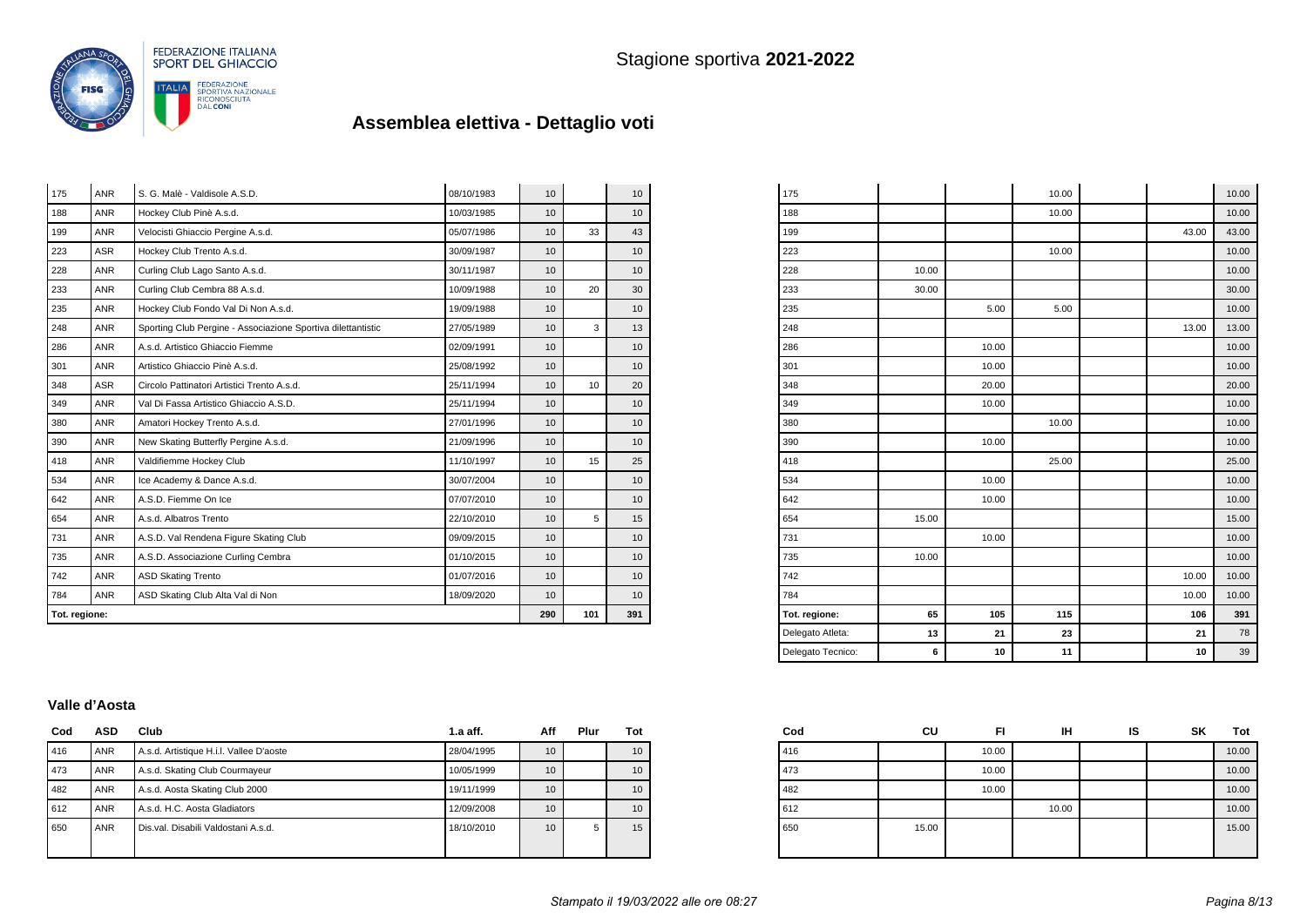

| Tot. regione: | --<br>cn. | $- -$<br>- - - - | enm | $ -$<br>. .<br>-311 | . .<br>10 |  |  |
|---------------|-----------|------------------|-----|---------------------|-----------|--|--|
|               |           |                  |     |                     |           |  |  |

| Tot. regione:     | 15 | 30 | 10 |  | 55 |
|-------------------|----|----|----|--|----|
| Delegato Atleta:  |    |    |    |  |    |
| Delegato Tecnico: |    |    |    |  |    |

#### **Veneto**

| Cod           | <b>ASD</b> | Club                                                         | $1.a$ aff. | Aff             | Plur | Tot              |
|---------------|------------|--------------------------------------------------------------|------------|-----------------|------|------------------|
| 002           | <b>ANR</b> | Sportivi Ghiaccio Cortina - A.s.d.                           | 01/07/1924 | 10              |      | 10               |
| 005           | <b>ANR</b> | U.s. Tre Cime A.s.d.                                         | 01/07/1945 | 10              |      | 10               |
| 011           | <b>ANR</b> | A.s.d. Circolo Pattinatori Asiago                            | 01/07/1950 | 10              |      | 10               |
| 018           | <b>SRL</b> | Alleghe Hockey S. S. D. A R.I.                               | 14/11/1954 | 10              | 15   | 25               |
| 019           | <b>ANR</b> | A.s.d. - Unione Sportiva Ghiaccio Pieve Di Cadore            | 01/07/1955 | 10              |      | 10               |
| 029           | <b>ANR</b> | Hockey Club Pieve Di Cadore A.s.d.                           | 09/11/1961 | 10              |      | 10               |
| 046           | <b>ANR</b> | Curling Club Dolomiti                                        | 11/01/1966 | 10              | 40   | 50               |
| 084           | <b>ANR</b> | A.s.d. Sportivi Ghiaccio Roana                               | 27/10/1973 | 10              |      | 10 <sup>°</sup>  |
| 172           | <b>ANR</b> | S.g. Asiago - A.s.d. - Pattinaggio Di Figura                 | 18/09/1983 | 10              |      | 10 <sup>10</sup> |
| 192           | <b>ANR</b> | Agordino Ghiaccio e Sport A.s.d.                             | 31/01/1986 | 10              |      | 10               |
| 262           | <b>ANR</b> | Curling Club 66 Cortina Associazione sportiva dilettantistic | 23/06/1990 | 10              | 5    | 15               |
| 420           | <b>ANR</b> | A.s.d. Glacies Verona                                        | 11/10/1997 | 10              |      | 10               |
| 491           | <b>ANR</b> | Sun Skating Club A.s.d. Non A Scopo Di Lucro                 | 29/07/2000 | 10              |      | 10               |
| 518           | <b>ANR</b> | Ice Club Lessinia A.s.d.                                     | 30/09/2002 | 10              |      | 10               |
| 525           | <b>ANR</b> | H.c. Feltreghiaccio Junior                                   | 08/09/2003 | 10              |      | 10 <sup>°</sup>  |
| 622           | <b>ANR</b> | A.s.d. Ice Angels Feltre                                     | 01/07/2009 | 10              |      | 10               |
| 678           | ASR        | 2001 SRL S.S.D. Società Sportiva Dilettantistica             | 02/12/2011 | 10              |      | 10               |
| 683           | <b>ANR</b> | A.s.d. Usg Zoldo                                             | 30/08/2012 | 10              |      | 10               |
| 684           | <b>ANR</b> | Asiago Hockey 1935 Società Sportiva Dilettantistica Srl      | 31/08/2012 | 10              | 25   | 35               |
| 705           | <b>SRL</b> | S.s.d. A.r.l. Sportivi Ghiaccio Cortina                      | 31/07/2013 | 10              | 15   | 25               |
| 706           | <b>ANR</b> | A.s.d. H.c.asiago Junior 1935                                | 31/07/2013 | 10              |      | 10               |
| 707           | <b>ANR</b> | A.s.d. Gruppo Cosmo Noale Ice                                | 01/08/2013 | 10 <sup>1</sup> |      | 10               |
| 716           | <b>ANR</b> | Artistico Ghiaccio Asiago ASD                                | 08/07/2014 | 10              |      | 10               |
| 760           | <b>ANR</b> | Ice Team Sanve ASD                                           | 17/10/2017 | 10              |      | 10 <sup>1</sup>  |
| Tot. regione: |            |                                                              | 240        | 100             | 340  |                  |

| CU    | FI    | IН    | IS   | SΚ    | Tot   |
|-------|-------|-------|------|-------|-------|
|       | 5.00  | 5.00  |      |       | 10.00 |
|       | 10.00 |       |      |       | 10.00 |
|       | 10.00 |       |      |       | 10.00 |
|       |       | 25.00 |      |       | 25.00 |
|       |       |       |      | 10.00 | 10.00 |
|       |       | 5.00  | 5.00 |       | 10.00 |
| 50.00 |       |       |      |       | 50.00 |
|       |       |       |      | 10.00 | 10.00 |
|       | 10.00 |       |      |       | 10.00 |
|       | 10.00 |       |      |       | 10.00 |
| 15.00 |       |       |      |       | 15.00 |
|       | 10.00 |       |      |       | 10.00 |
|       | 10.00 |       |      |       | 10.00 |
|       | 10.00 |       |      |       | 10.00 |
|       |       | 10.00 |      |       | 10.00 |
|       | 10.00 |       |      |       | 10.00 |
|       | 5.00  | 5.00  |      |       | 10.00 |
|       | 5.00  | 5.00  |      |       | 10.00 |
|       |       | 35.00 |      |       | 35.00 |
|       |       | 25.00 |      |       | 25.00 |
|       |       | 10.00 |      |       | 10.00 |
|       |       |       |      | 10.00 | 10.00 |
|       | 10.00 |       |      |       | 10.00 |
|       | 10.00 |       |      |       | 10.00 |
| 65    | 115   | 125   | 5    | 30    | 340   |
| 13    | 23    | 25    | 1    | 6     | 68    |
| 6     | 11    | 12    |      | 3     | 34    |
|       |       |       |      |       |       |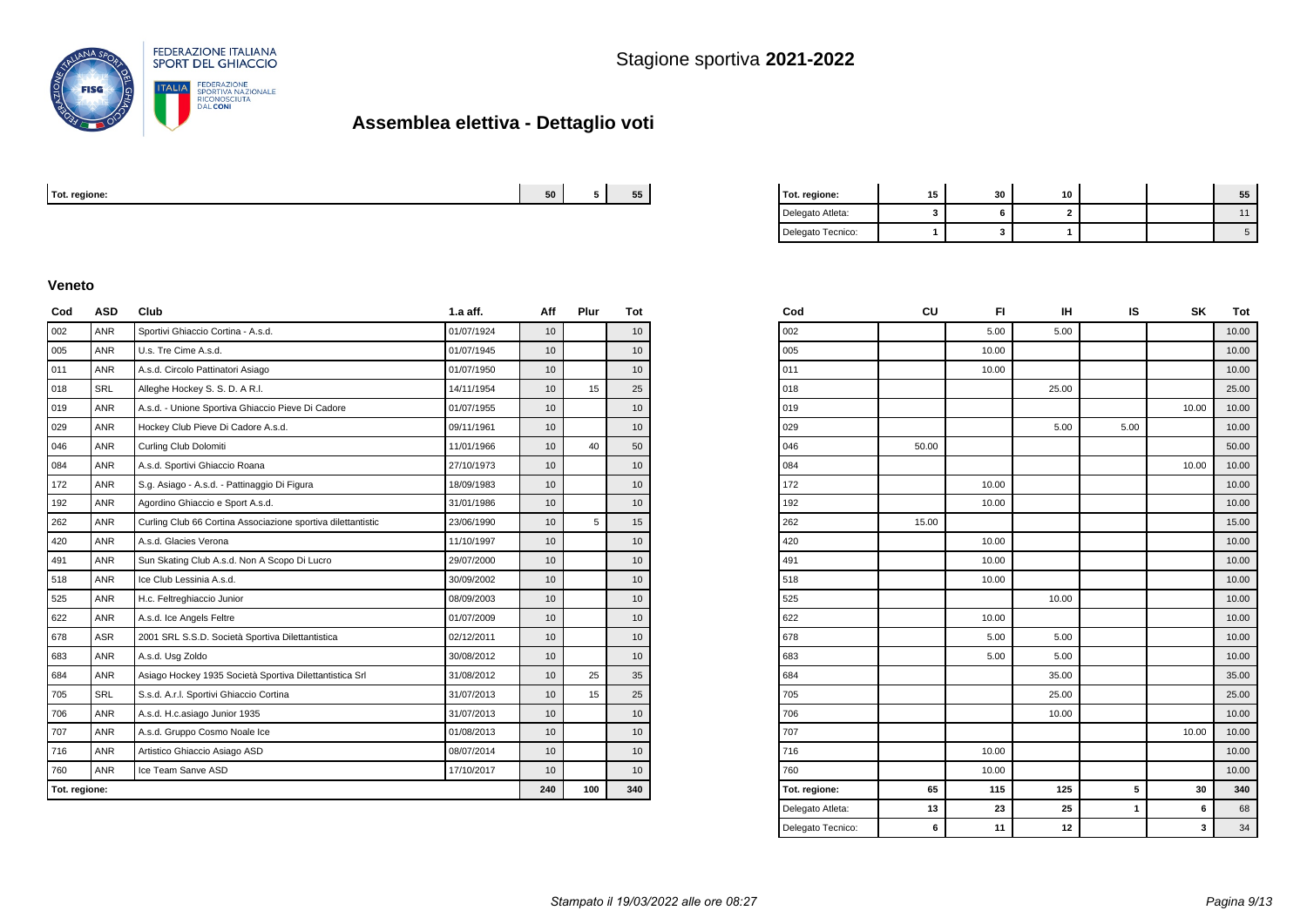

### **TOTALI**

| l Totale Società:        | 2150 | 1038 | 3188 |
|--------------------------|------|------|------|
| Totale Delegati Atleti:  | 430  | 208  | 638  |
| Totale Delegati Tecnici: | 215  | 104  | 319  |
| <b>Totale</b>            | 2795 | 1350 | 4145 |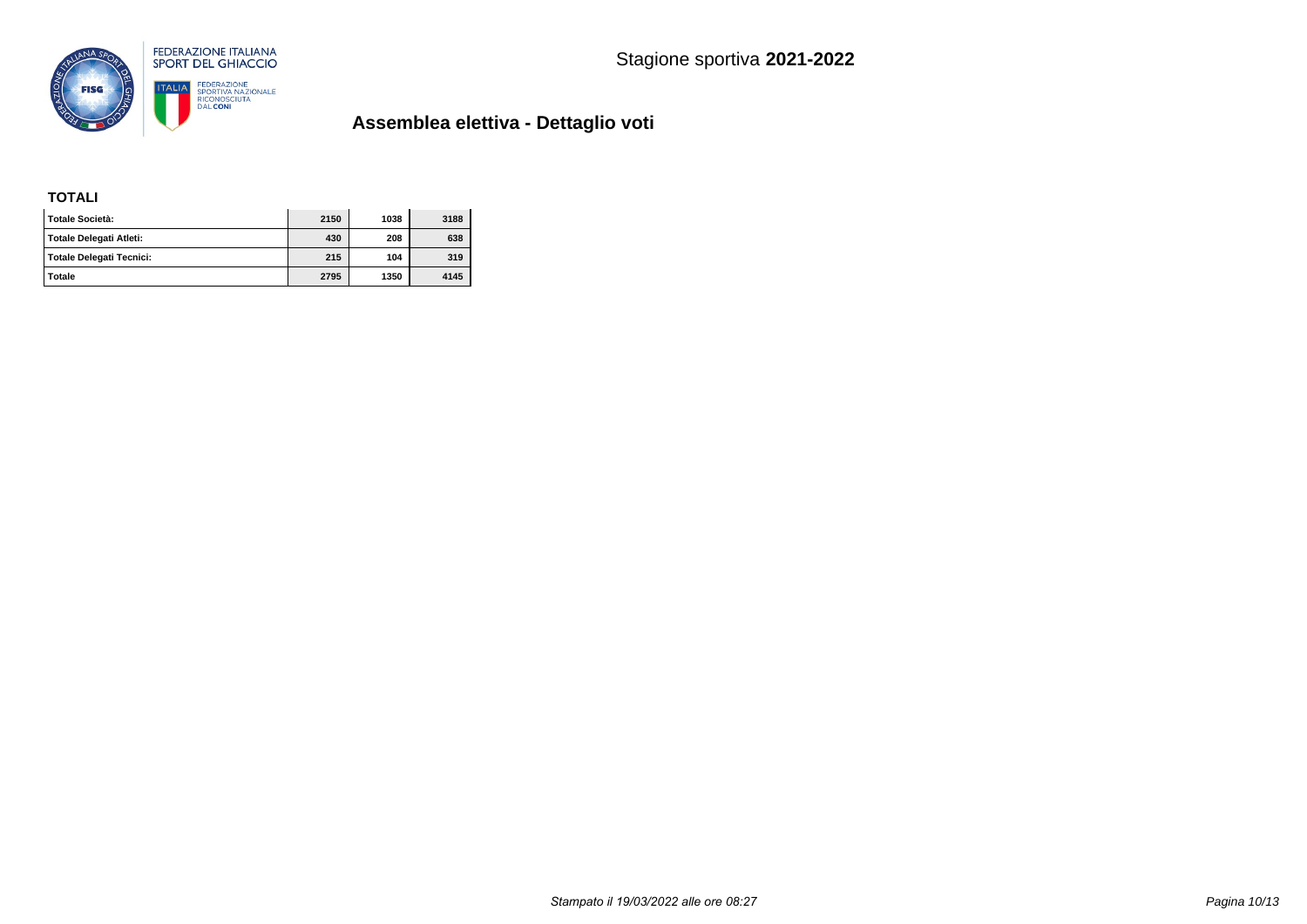

### **Assemblea elettiva - Totale regioni - dettaglio Società**

**Tot.Voti**

| Regione               | Aff  | Plur | Tot  | %       |
|-----------------------|------|------|------|---------|
| Abruzzo               | 10   |      | 10   | 0.3%    |
| Alto Adige            | 790  | 264  | 1054 | 33.1%   |
| Emilia-Romagna        | 30   |      | 30   | $0.9\%$ |
| Friuli Venezia Giulia | 40   | 5    | 45   | 1.4%    |
| Lazio                 | 110  | 328  | 438  | 13.7%   |
| Liguria               | 20   |      | 20   | $0.6\%$ |
| Lombardia             | 340  | 120  | 460  | 14.4%   |
| Marche                | 10   | 23   | 33   | 1.0%    |
| Piemonte              | 210  | 92   | 302  | 9.5%    |
| Toscana               | 10   |      | 10   | $0.3\%$ |
| Trentino              | 290  | 101  | 391  | 12.3%   |
| Valle d'Aosta         | 50   | 5    | 55   | 1.7%    |
| Veneto                | 240  | 100  | 340  | 10.7%   |
| <b>TOTALE</b>         | 2150 | 1038 | 3188 |         |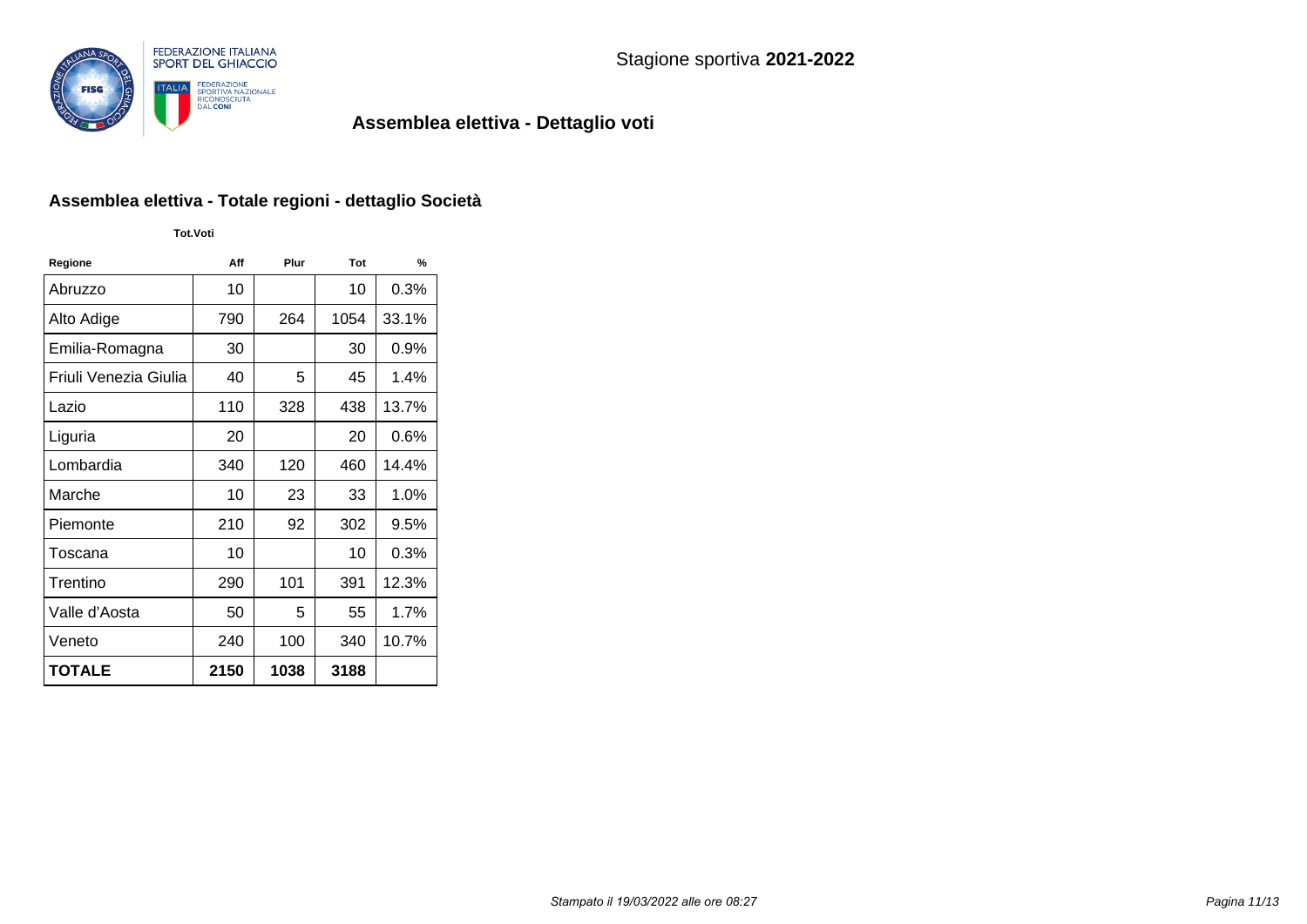

### **Assemblea elettiva - Totale regioni - società, atleti e tecnici**

**Tot.Voti**

| Regione               | Aff  | Plur           | Tot  | $\frac{9}{6}$ |
|-----------------------|------|----------------|------|---------------|
| Abruzzo               | 13   |                | 13   | 0.3%          |
| Alto Adige            | 1027 | 343            | 1370 | 33.1%         |
| Emilia-Romagna        | 39   |                | 39   | 0.9%          |
| Friuli Venezia Giulia | 52   | $\overline{7}$ | 59   | 1.4%          |
| Lazio                 | 143  | 427            | 570  | 13.8%         |
| Liguria               | 26   |                | 26   | $0.6\%$       |
| Lombardia             | 442  | 156            | 598  | 14.4%         |
| Marche                | 13   | 30             | 43   | 1%            |
| Piemonte              | 273  | 119            | 392  | 9.5%          |
| Toscana               | 13   |                | 13   | $0.3\%$       |
| Trentino              | 377  | 131            | 508  | 12.3%         |
| Valle d'Aosta         | 65   | 7              | 72   | 1.7%          |
| Veneto                | 312  | 130            | 442  | 10.7%         |
| <b>TOTALE</b>         | 2795 | 1350           | 4145 |               |